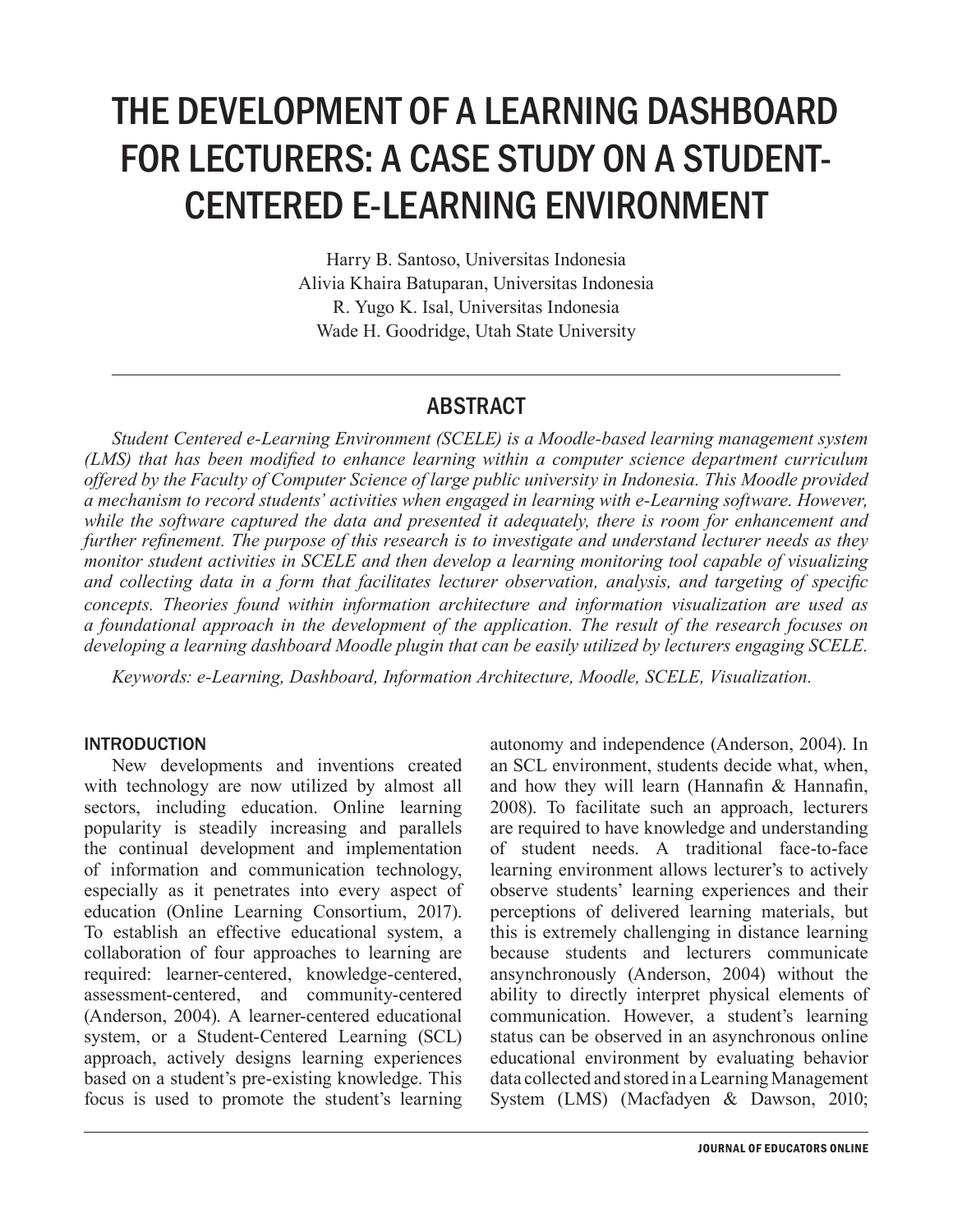

Figure 1. Activity Report Feature in Moodle

| Participating       |                      | Get these logs   |                                |           |                             |                                                                   |        |                |
|---------------------|----------------------|------------------|--------------------------------|-----------|-----------------------------|-------------------------------------------------------------------|--------|----------------|
| Time                | User<br>full<br>name | Affected<br>user | Event<br>context               | Component | <b>Event name</b>           | <b>Description</b>                                                | Origin | IP address     |
| 30<br>Apr.<br>08:11 | Jacques<br>Balmat    | $\sim$           | Forum:<br>Poetry<br>discussion | Forum     | <b>Discussion</b><br>viewed | The user 5 has viewed the forum discussion 5                      | web    | 86.130.123.176 |
| 30<br>Apr.<br>08:11 | Jacques<br>Balmat    |                  | Forum:<br>Poetry<br>discussion | Forum     | Post created                | The user 5 has created a post in the<br>discussion 5 in forum 40. | web    | 86.130.123.176 |

Figure 2. Activity Report Feature in Moodle (2)

Moodle, 2014; Tobarra, Robles-Gómez, Ros, Hernández, & Caminero, 2014).

Previous studies have been conducted to evaluate the LMS user experience (Santoso, Schrepp, Isal, Utomo, & Priyogi, 2016) and their overall learning experience (Santoso, Cenka, Sadita, Fadhilah, Junus, Fadhilah, Prihandoko, & Goodridge, 2016). A lot of studies evaluate relationships between student LMS usage in a variety of activities and student performance (Campbell & Oblinger, 2007; Macfadyen & Dawson, 2012). With the emergence of more enhanced LMS systems, it becomes important for lecturers to monitor student LMS usage so they can utilize data-driven decision making within their course assess their lecture design (Dietz-Uhler & Hurn, 2013; Macfadyen & Dawson, 2012). Such processes are described as Learning Analytics. Properly defined, Learning Analytics can be understood as "the measurement, collection, analysis and reporting of data about learners and their contexts, for purposes of understanding and optimizing learning and the

environments in which it occurs" (SoLAR, 2011, p. 4).

At present, some LMS systems provide access to their user interaction data (Moodle, 2014). One variety of LMS, "Moodle," includes a feature called Logs. This feature presents user data in a tabular form and it has a filter to access more specific forms of data (Moodle, 2014). Figure 1 and 2 below show the activity report feature in Moodle.

Preliminary work with a survey instrument on the needs of a monitoring system on Moodle revealed several important findings:

1. Three out of five lecturers routinely monitor students' activities through the Activity Report Log feature on Moodle.

2. Three out of five lecturers face difficulties in operating the feature.

3. Four out of five lecturers mention a need for a system that can visualize data of student activities.

Confirmation of these results are collaborated by Mazza and Dimitrova's (2007) work, which states that an efficient and easy presentation of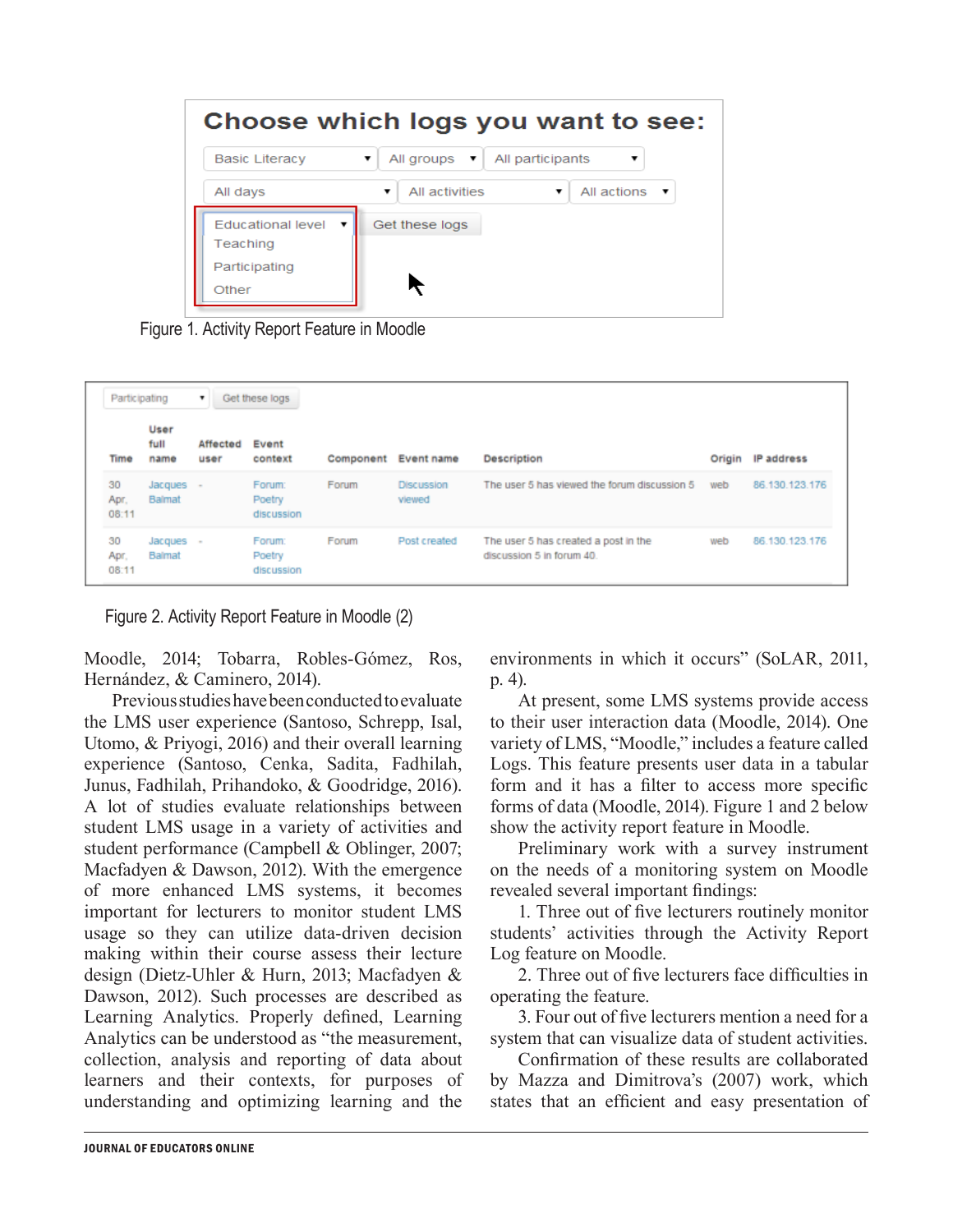student activity data requires a tool that is capable of visualizing the data. Previous studies also show other visualization tools that have succeeded in presenting learning data in Moodle (Einhardt, Tavares, & Cechinel, 2016; Hu, Hou, Lei, Yang, & Ng, 2017; Mazza & Dimitrova, 2007), but this paper will focus on representing, monitoring, analyzing, and assessing student learning activity data by using a User-Centered Design (UCD) approach.

The objective of this study is to develop a learning analytics tools for Moodle capable of providing an easy and efficient way to monitor students' learning environments with a goal of ultimately improving learning effectiveness. By utilizing such technology, a teacher could improve student engagement and positively impact the student's learning outcomes (McKnight et. al. 2016).

This paper reviews the relevant studies related to the development of a dashboard system within an e-Learning system and incorporates a discussion on using information architecture as an applied approach in the development process. It discusses the models that were applied in the research and the parameters used in developing the tool/dashboard system. After an analysis of the requirements and design of the dashboard system, it covers the evaluation process that was implemented and proposes recommendations to improve the dashboard system. The last section presents conclusions and future research.

# LITERATURE REVIEW

One of the benefits of e-Learning is that it enables students to learn in their preferred time and place (Anderson, 2004). However, effective learning can only be achieved if the lecturer designs and implements a good e-Learning concept, including a proper online instructional design. Good e-Learning environments emphasize authenticity, interactivity, and collaboration in the achievement process (Anderson, 2004). When we consider that e-Learning is becoming a powerful and equitable substitute for face-to-face learning, we need to develop within the e-Learning educational systems mechanisms that facilitate instructor assessment of student understanding and engagement that are as effective as constructs used in a traditional face-toface learning environment.

#### *Student Centered e-Learning Environment (SCELE)*

Among the concepts that are frequently implemented in an e-Learning environment, a prominent one is Learner-Centered Learning/ Student-Centered Learning. Student-Centered Learning focuses on the cognitive element and process of learning by students, with a directive that the learning process should facilitate students learning comprehension (Anderson, 2004; Hannafin & Hannafin, 2008; Wright, 2011). The Student-Centered Learning model emphasizes the importance of assessment, not only as feedback but also as a motivation mechanism for further learning (Wright, 2011).

Challenges in implementing the Student-Centered Learning model within an LMS include inherent difficulties faced by an instructor in monitoring the learning process and discovering the level of student comprehension. These are exacerbated when there is no face-to-face interaction between instructors and students. One of the solutions to such a challenge is to modify the LMS. Learning management systems are an e-Learning media that enables storage of content and the use of meta-data tools (Dyckhoff, Zielke, Bültmann, Chatti, & Ulrik, 2012; Mazza & Dimitrova, 2007). However, because of the large amount of available data that is unorganized and difficult to extract and interpret, visualization and information architecture concepts need to be implemented regarding student activity monitoring tools that can be seen and utilized by an instructor (Verbert, Duval, Klerkx, Govaerts, & Santos, 2013).

#### *Visualization*

Visualization is described as an interface between the human brain, as a tool processing information sources, and the computer as an information reservoir. Visual representation is the channel with the highest "bandwidth" for communicating information from the computer to the human brain. Most of the visualization is implemented to help a person process information for making decisions because visualization can increase user capacity to recognize different information in a visual attribute (Ware, 2004).

This visual attribute consists of an Attentive attribute and Preattentive attribute. The brain can process Preattentive attributes in parallel, so it is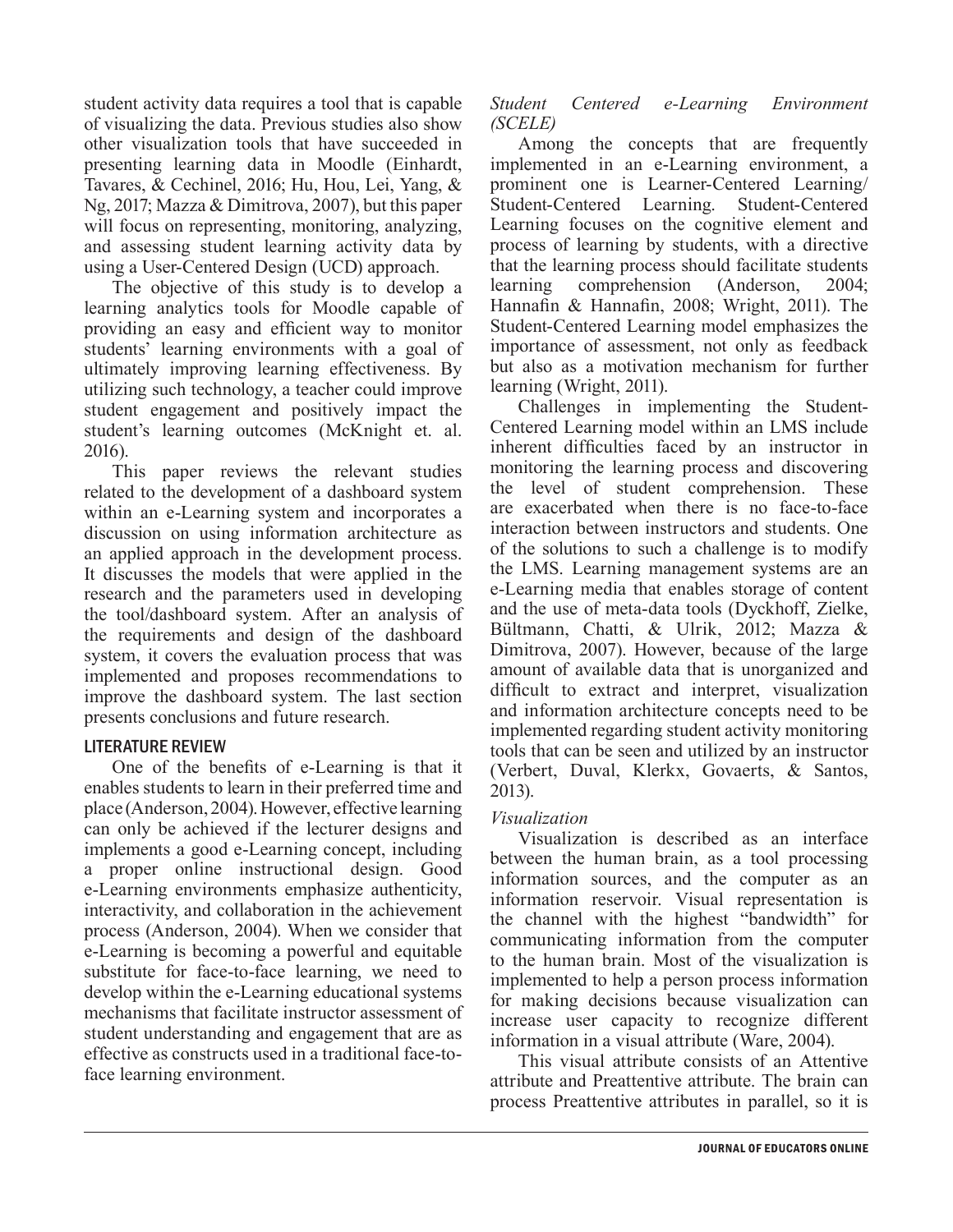faster than Attentive attribute processing, which is done in serial (Ware, 2004; Few, 2004b). Included in this Preattentive attribute category are form, color or hue, and spatial position. Visual attributes can be used with a Gestalt Principle towards group, finding patterns or identifying differences in information, i.e., proximity, similarity, visual continuity, symmetry, closure, connection, enclosure, figure, and ground.

The application of visualization in learning analytics has shown great results in describing learning experiences, as seen in previous studies (Mazza & Botturi, 2007; Mazza & Dimitrova, 2007; Manso-Vázquez, Caeiro-Rodríguez, & Llamas-Nistal, 2016). To acquire the appropriate learning data from participants using the LMS, a perfect distance learning environment is needed to store the learning data and utilize appropriate tools with the meta-data (Dyckhoff et al., 2012; Mazza & Dimitrova, 2007). Problems in using LMS data includes the data being too large or unorganized and not easily translated into lecturer needs (Verbert et al., 2013). Ali et. al. (2012) say that visualization helps a lecturer balance the cognitive load of enormous learning data, and it also provides several different perspectives to receive various types of feedback from existing visualization methods (Dyckhoff et al., 2012).

One form of visual presentation utilizes a dashboard. Dashboards display important information for users in the form of a single screen, thus easing monitoring activities. The view of a dashboard is usually a combination of text and graphs (Few, 2004a). Dashboards are also essential for business, which emphasizes monitoring, analyzing, and managing data (Wayne, 2010). This concept makes dashboards particularly attractive to executives monitoring conditions needed to help them make decisions.

# *Information Architecture*

Rosenfeld, Morville, and Arango (2015) discretize Information Architecture into points:

1. Structural design in an information framework.

2. A combination of organization components, labelling, navigation, and the search system, in a digital ecosystem, physically or cross channel.

3. Art and science in forming an information product and experience to support usability, findability and comprehensibility.

4. Discipline and community that focus on implementing design principles and architecture in digital world.

The main objective of designing information architecture is to make information easier to find and to present information so it will be more easily understood. To achieve such objectives, information architecture should be able to be adjusted towards multiple objectives of information presentation (context), towards what type of information is presented (content), and towards how users process the information (users). Furthermore, the main components of information architecture (Rosenfeld, Morville, & Arango, 2015) include:

• an organizational system: how information is organized;

• a labelling system: how information is described;

• a navigation system: how users browse the information; and

• a searching system: how users seek the information.

These components are articulated into a design sensitive to the different information-seeking behavior users engage in, i.e., known items, exploring, refining and narrowing, comparing, discovering, keeping up-to-date, and re-finding (Rosenfeld et al., 2015; Spencer, 2010).

# METHODOLOGY

# *Description of Participants*

Lecturers who used the SCELE while engaged in online teaching activities typically have at least four years experience (see Table 1).

#### *The User-Centered Design Approach*

In the User-Centered Design (UCD) approach, the design depends on the involvement of the user. The implementation of this approach provides a solution that is geared to fit the needs of the individual who will use the software to accomplish a specific goal (Rogers, Sharp, & Preece, 2002). According to Usability.gov, users are involved from the design to the development phases in the UCD process (Usability.gov, n.d.). This work incorporates feedback from users to ensure that the visualization is easy to understand by the users. The research is carried out in six stages: literature review, need analysis, design, evaluation, revision, and implementation. Need analysis incorporates the three components of information architecture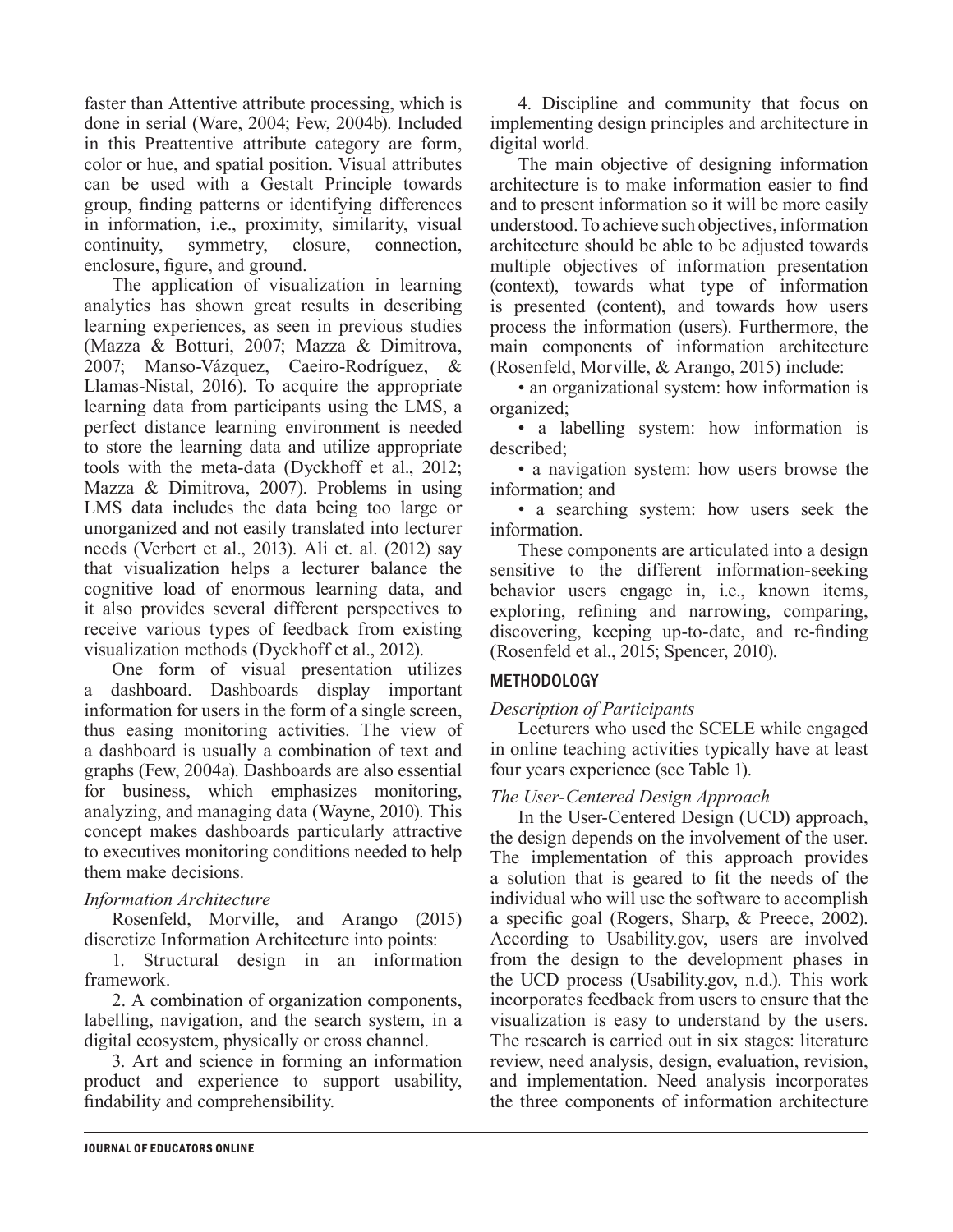| Table 1. Respondents of the Study |                               |                                            |  |  |  |  |
|-----------------------------------|-------------------------------|--------------------------------------------|--|--|--|--|
| <b>Respondent (Lecturer)</b>      | <b>Experience using SCELE</b> | Features have been used                    |  |  |  |  |
| Respondent 1                      | 4 years                       | Resource, Forum, Quiz, Assignment, Polling |  |  |  |  |
| Respondent 2                      | 4 years                       | Resource, Forum, Assignment                |  |  |  |  |
| Respondent 3                      | 6 years                       | Resource, Forum, Quiz, Assignment          |  |  |  |  |
| Respondent 4                      | 5 years                       | Resource, Forum, Assignment                |  |  |  |  |
| Respondent 5                      | 5 years                       | Resource, Forum, Quiz, Assignment          |  |  |  |  |
| Respondent 6                      | 4 years                       | Resource, Forum, Assignment                |  |  |  |  |
| Respondent 7                      | 4 years                       | Resource, Forum, Assignment, Polling       |  |  |  |  |

|                  | Table 2. Three Components of Information Architecture |                                                                            |
|------------------|-------------------------------------------------------|----------------------------------------------------------------------------|
| <b>Component</b> | <b>Analysis Tools</b>                                 | Data                                                                       |
| Context          | <b>Background Research</b>                            | Literature review from the previous Learning<br>Dashboard interface design |
| Content          | Metadata & Content Analysis                           | Metadata and content analysis from Moodle database<br>structure            |
| Users            | User Interview                                        | Semi-Structured Interview with Lecturers                                   |

(see Table 2).

The design stage consists of three steps: foundation, structure design, and information design. The foundation step defines specifications and the overall purpose of dashboard. The structure design step applies information architecture theories to the organization of the information. Output from this step include a sitemap and defined relationships between information components. The information design step applies visualization theories that are utilized in developing a graph or chart to visualize information components. Attention is paid to how the use of the graph/chart should be conducted. The final products for this stage are wireframes and prototypes.

The evaluation stage was conducted by interviewing potential users and lecturers of the Faculty of Computer Science at University of Indonesia. The interview applies a Quick and Dirty Evaluation approach (Hughes King, Rodden, & Andersen, 1995), which emphasizes a quick input instead of a more time intensive,

documented input.

The implementation test process was conducted by developing a new course in Moodle on the local host server used to accommodate the data collected from SCELE activities. Accessing the learning dashboard page for desired data requires the use of plug-in blocks formatting, which is provided by Moodle. These plug-in blocks are later available for incorporation in the desired course to be monitored. Furthermore, the display of the data in an easily visualized form is facilitated using various library *js* and *css*, such as *bootstrap, jquery, morris.js, chart.js*, as well as *circliful.js*.

# *The Learning Environment*

The Faculty of Computer Science in one of the large public universities in Indonesia applied the Student-Centered Learning concept as an application named Student Centered E-Learning Environment (SCELE) (Hasibuan & Santoso, 2005). The application was developed based on LMS Open Source Moodle with the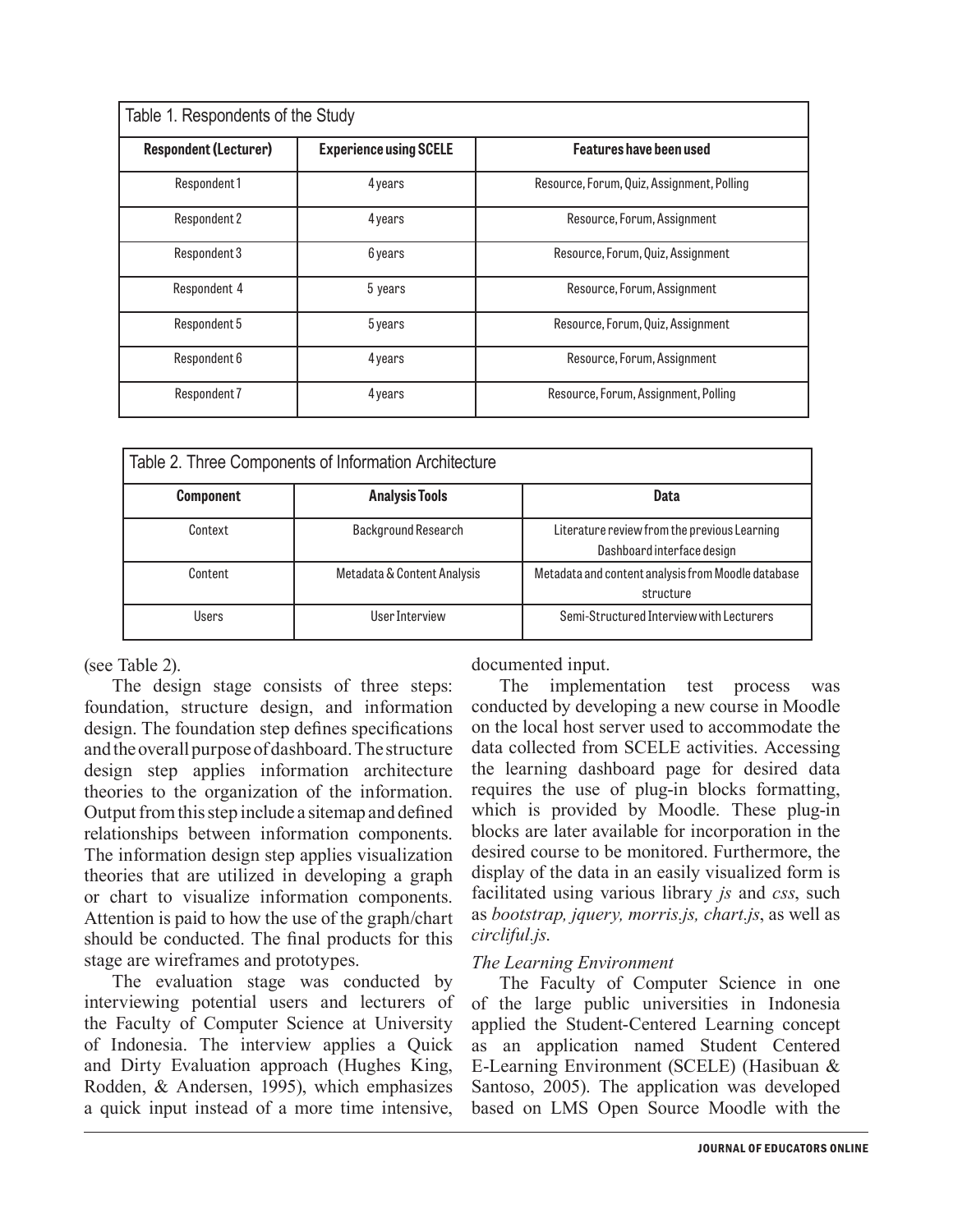desire to refine the development of SCELE Next Generation/SCELE-NG supported by Moodle Version 2.9. Considering that SCELE implements a Student-Centered learning model, it is best for developers to create the system so that it is easily adaptable to many possible user requirements (Hasibuan & Santoso, 2005). Student-Centered model constructs in SCELE can be seen is such features as synchronous inter-action media (chatting), asynchronous interaction (discussion forum), assessment, user management, and course management.

#### NEED ANALYSIS AND DESIGN

#### *Context Analysis*

The objective in developing this dashboard is to create a tool for instructors to monitor learning progress based on the data of student activities in e-Learning environments. Learning dashboard is expected to become a substitute for the report log activity in SCELE. The development of this learning dashboard is an improvement over the previous design because there is a data recapitulation option on the report module feature of SCELE, a comparison of similar visualization tools and discussion with users and experts of SCELE, and an implementation of Community of Inquiry (CoI) theory used in its development.

#### *User Analysis*

User analysis was conducted based on interviews with potential users, i.e., instructors at the Faculty of Computer Science. Some cogent indicators and aspects of the interview include the purpose or goal of the application (Dashboard Foundation), how information architecture will be organized, i.e., structure, navigation, naming (Information Structure), and preferences of visualization (Information Design). These aspects can be identified by asking questions related to user background, application usage patterns, priority information, the search pattern information, and feedback on the previous application (Rosenfeld et al., 2015). The findings are as follows:

1) Respondent profile: experienced users of SCELE with experience between four and seven years;

2) Pattern of use: routine users, accessing SCELE daily, using SCELE as the repository module and media to distribute information;

3) Monitoring patterns: using the activity log

report feature to observe student responses to uploaded modules, how frequently students access modules, and the latest activities in discussion forums and assignments;

4) Monitoring purposes: to determine the current status of the course as a foundation for decision making, to observe what module or item is most used (thus providing formative feedback on the learning design), to comprehend students' enthusiasm for the course, and to establish the level of participation of the students;

5) Information priority: identifying updated information categorizing students based on levels of participation;

6) Search patterns: showing a history of searches on an item since first accessing the system, exploring information on an item after comparing it with other items, and exploring trending items;

7) Information need based on the previous design: the need for more detailed information especially a forum module, the need for a notification/short-cut option on newest activities on the overview page, the capability to convert numbers on top discussion components into a graph for visualization of data, and the specific use of a doughnut chart as being unfit as a visualization option.

#### *Content Analysis*

The database used in the learning dashboard is from Moodle Version 2.9.5. There are 250 tables grouped in 38 main categories. The points analyzed are relationship interinformation and include the structure of the database (structural metadata) and the parameter that describes each unit of information (descriptive metadata) (Rosenfeld et al., 2015). Among those 250 tables, the development of learning dashboard will use only categories and tables related to student activities in SCELE.

Based on information metadata from the database analysis, the content that will be displayed reflects the entire dataset showing the process of student activities that may be found in the table of the logstore\_standard\_log. The following conclusions were discovered from the analysis of the data: activities can be grouped based on the course and event title and activities can be classified based on the type of components, users, affected objects, activities context, timing, and education level.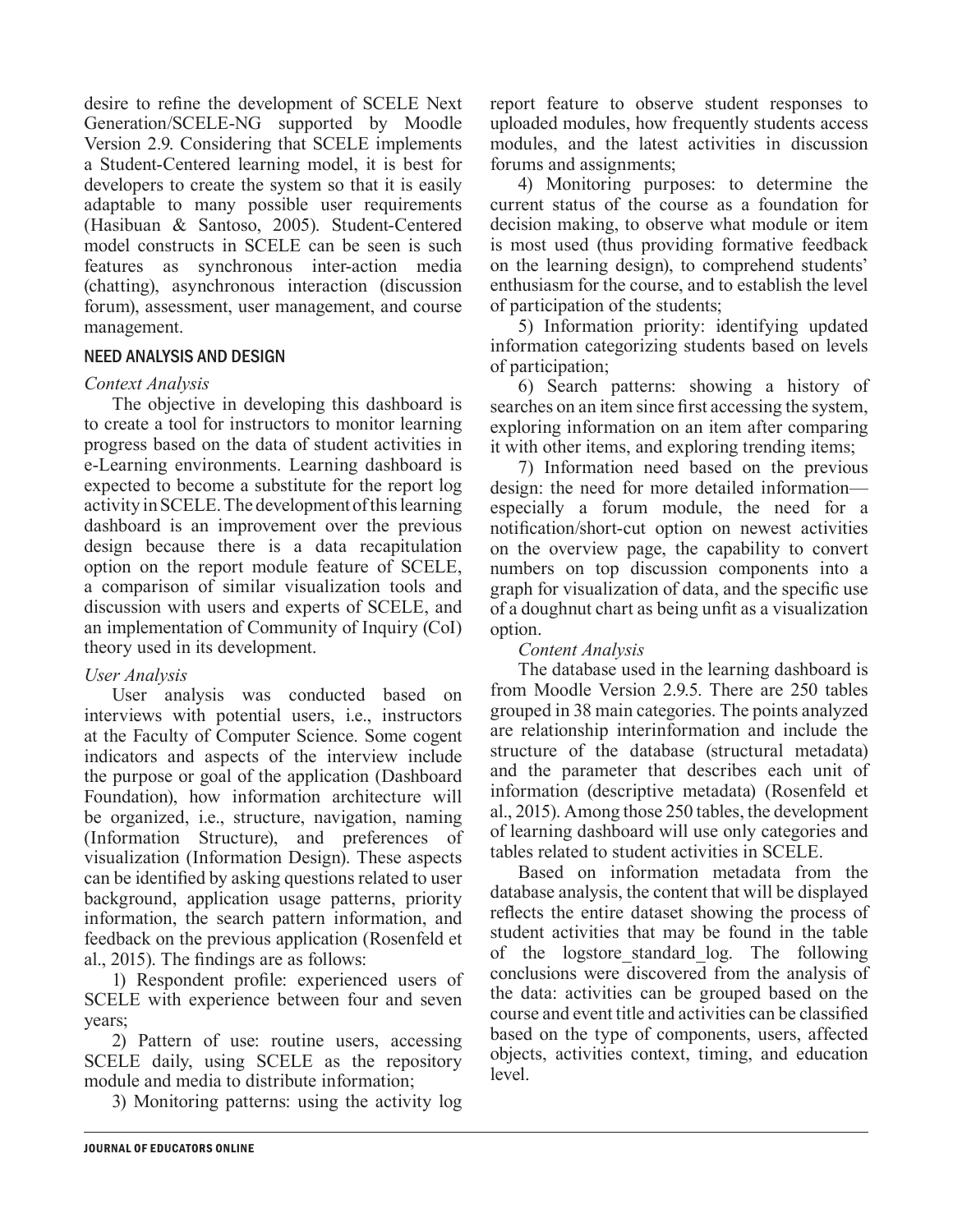

Figure 3. Site Map

#### *Design Process*

Dashboard foundation. The learning dashboard is designed based on the following specification:

• Role: to help the decision-making process by providing learning progress related to student activities in SCELE.

• Context: learning dashboard will be reviewed routinely to monitor the course when events occur or to evaluate the entire courses, students, or modules after the occurrence of the events.

• Information displayed: students' responses to modules or when and how frequently the students access the course.

•Data comfort and skills: part of the users that are familiar in using the data.

#### *Dashboard Structure Design*

The implemented structure and information were grouped based on similarities. This grouping was conducted by implementing organizational components from Information Architecture theory. In the information organization process delivered through the learning dashboard, the implemented organization scheme is a hybrid of a topicalorganization scheme and a task-oriented scheme. The grouping based on topics was conducted based on the context analysis and content of data that will be displayed. Based on these topics, there are four main modules, i.e., resources, assignments, discussion, and quizzes (content analysis), as well as the special activity page for each student.

The grouping based on task orientation was conducted to enable users to obtain the objective of the learning dashboard (Rosenfeld et al., 2015; Spencer, 2010). The main tasks of the users are: (1) monitoring, the latest condition of the course; (2)

analyzing, to find a correlation for each item; and (3) evaluation, to identify a particular item. These groups have been made based on user interviews.

Monitoring is an activity where teachers routinely keep an eye on students' activities that are of interest for information regarding learning. For example, a teacher may open the learning dashboard every day to monitor the number of visits by a student to the course or to see any of the last activities carried out. Another relevant example includes a teacher opening the dashboard after uploading a learning resource to obtain information on the percentage of students who have used it.

Analyzing is an activity where teachers investigate if there is a correlation between learning components that can be used in the future. The objective is to improve the learning process. Analyzing also includes the activities of the teacher in identifying information based on comparing metadata. For example, teachers may compare learning components, such as grades, between students.

Assessing or evaluating is an activity where teachers evaluate one item or specific learning component (students, modules) to reveal specific information about the item. For example, a teacher may want to evaluate a student's activeness in discussion forums or activities in an open resource. The hierarchical structure used is supported by the principle of gradual reveal, which is how the information is arranged according to the needs of work. This sructure is used so uncomplicated information presentation can be delivered (Juice Analytics, 2009).

Hierarchical structure is utilized in the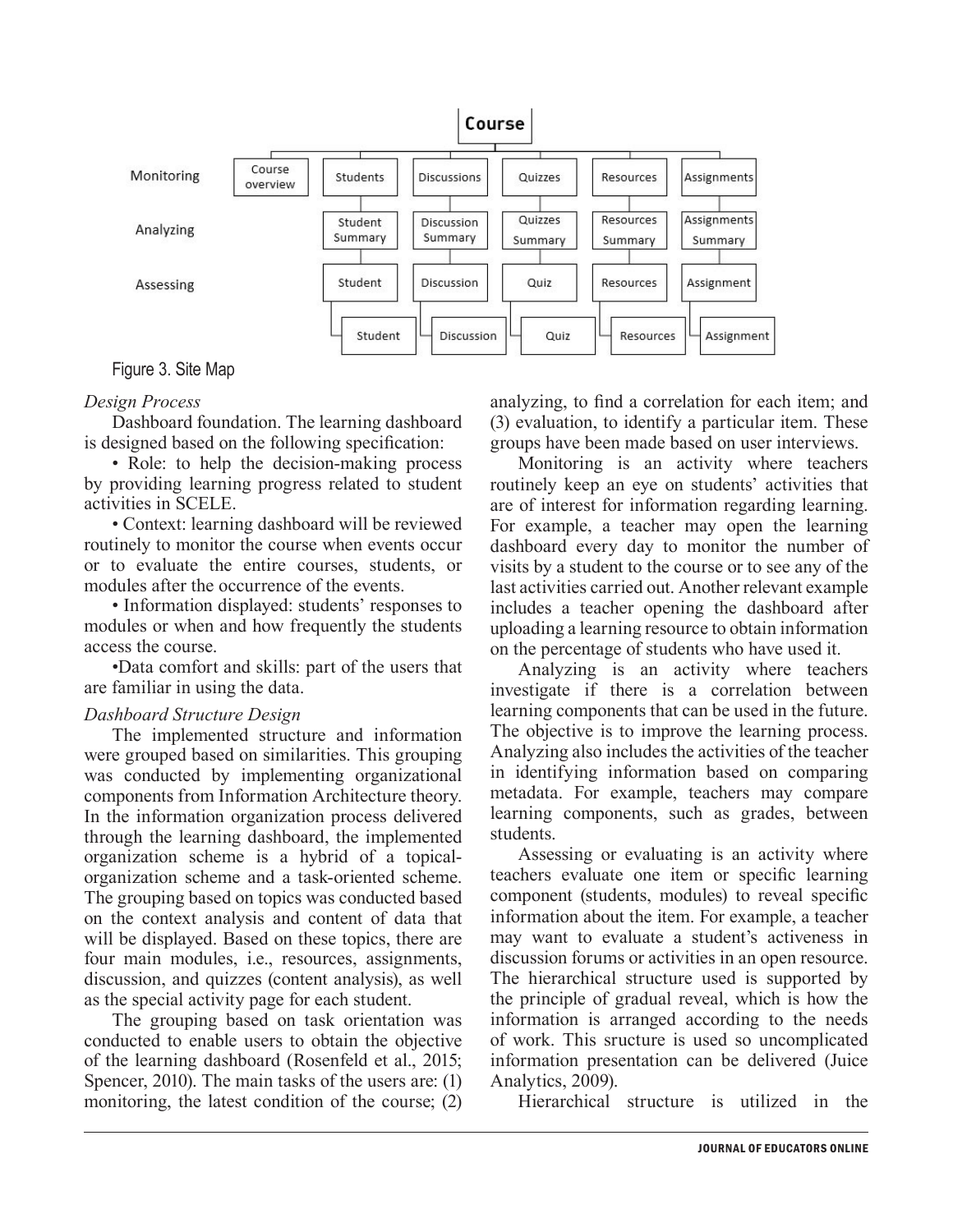

Figure 4. Spatial Position Attribute as a Grid

| Daftar Jurnal Internasional<br>dijadikan panduan? Terimakasih<br>Perkenalan<br>Perkenalkan, nama saya clara. Salam kenal | 16 May 2016 03:36<br>Teman-teman apakah ada daftar jurnal yang dapat<br>13 May 2016 15:51 | <b>COURSE VISIT</b><br>11 Visits |  |
|--------------------------------------------------------------------------------------------------------------------------|-------------------------------------------------------------------------------------------|----------------------------------|--|
| <b>RESOURCES SUMMARY</b><br>TOTAL RESOURCES                                                                              | TOTAL RESOURCE VIEWS                                                                      | AVERAGE VIEWS PER RESOURCE       |  |
| 8 Resources                                                                                                              | 43 Views                                                                                  | 5 Views                          |  |

Figure 5. Form Attribute as Font Styles

development of a sitemap application as follows:

Structure from the most outer to inner pages was arranged based on the flow of work utilized by the users. Typically, routine tasks ensure that a monitoring task is placed on the outer page of the hierarchical structure. Task analysis indicators are placed one level below monitoring tasks because the task analysis will be completed when

an instructor locates a particular task through the monitoring-based event. Task item evaluation is placed sequentially after the task analysis.

Each information component on a page has a label that describes the component. The label is then extracted based on a user description of the related information (user based) or content (content based).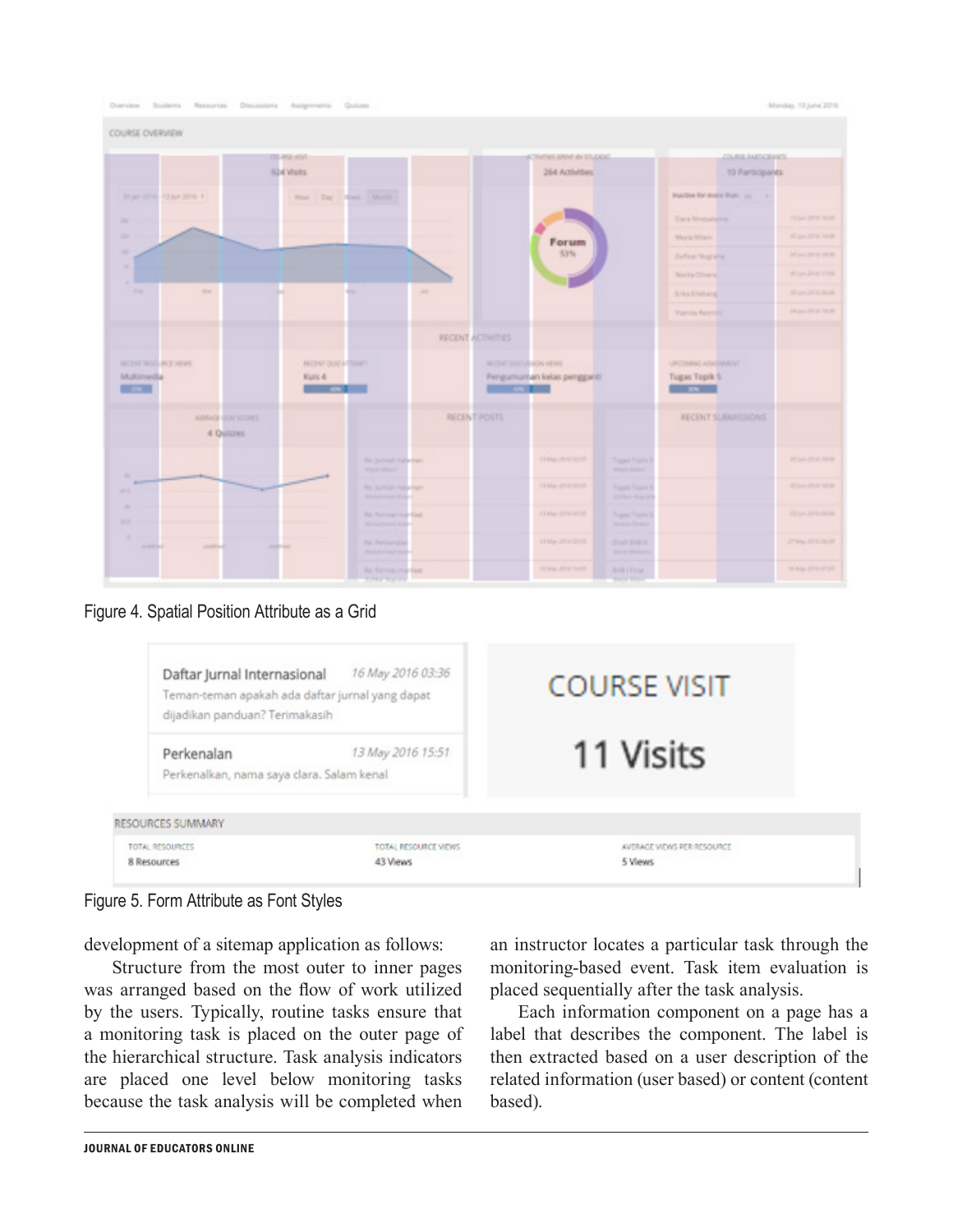|                                     | Table 3. Information Component Based on Andrew Abela's "Chart Suggestions" |                                                       |                       |
|-------------------------------------|----------------------------------------------------------------------------|-------------------------------------------------------|-----------------------|
| <b>Information Component</b>        | <b>Purpose</b>                                                             | <b>Type of information</b>                            | <b>Chart</b>          |
| <b>Course Visit</b>                 | To know about improvement of<br>traffic per course page based on<br>time   | Comparison                                            | Area Chart            |
| <b>Activities Spent by Students</b> | To know about distribution of<br>course modules used by students           | Composition<br><b>Static</b><br>Simple Share of Total | Pie Chart/Donut Chart |

#### *Dashboard Information Design*

The depiction of the category of each information item will be clearly displayed using existing visualization theory, such as various preattentive attributes (Few, 2004b), as follows:

Spatial position. Arrangement of the pattern in which each grouping of the information category (proximity and symmetry) is done by the grid system. The implementation of visual perception strategies using spatial position is conducted based on the similarity principle where information that comes under the same category in different pages will be placed in the same position. This format also displayspast experience principles because each time a new page is opened, the user will not be forced to learn the layout and pattern of the page.



Figure 6. Color Attribute in a Chart

*Form.* The application of visual perception strategies for a form is to place a Preattentive attribute that has a bigger form for information components so it will become the focus on the dashboard page. Other components using visual perception through a form include the form of a text font, which will be differentiated based on the need by modifying width, size, capital/normal (size), curvature, and added mark (underlined/not underlined).

*Color.* With the use of both the enclosure principle and different colors, the dashboard display can provide the perception that the page is divided into several information categories. Implementation of colors on a chart will highlight it and make it the focus of a page.

Each information component is visualized based on Andrew Abela's "Chart suggestions," which forces a focus on the type and purpose of information. The golden triangle principle (Juice Analytics, 2009) is used to describe users' greatestand least-focused on point found on a visual page. The more static and frequent the need, the more information components need to be located based on the users' focus (see Table 3).

#### RESULTS AND EVALUATION

The result from the iterative design process was the development of a block plug-in prototype for Moodle 2.9. This block plug-in prototype is then imprinted in the related course page by an administrator, and only those persons who are authorized can access the page, such as an administrator or instructor. Users designated as students will be transferred to the main part of a course page.

Qualitative evaluation was conducted and gained by interviewing potential users, the lecturers of the Faculty of Computer Science, University of Indonesia. The interview was conducted by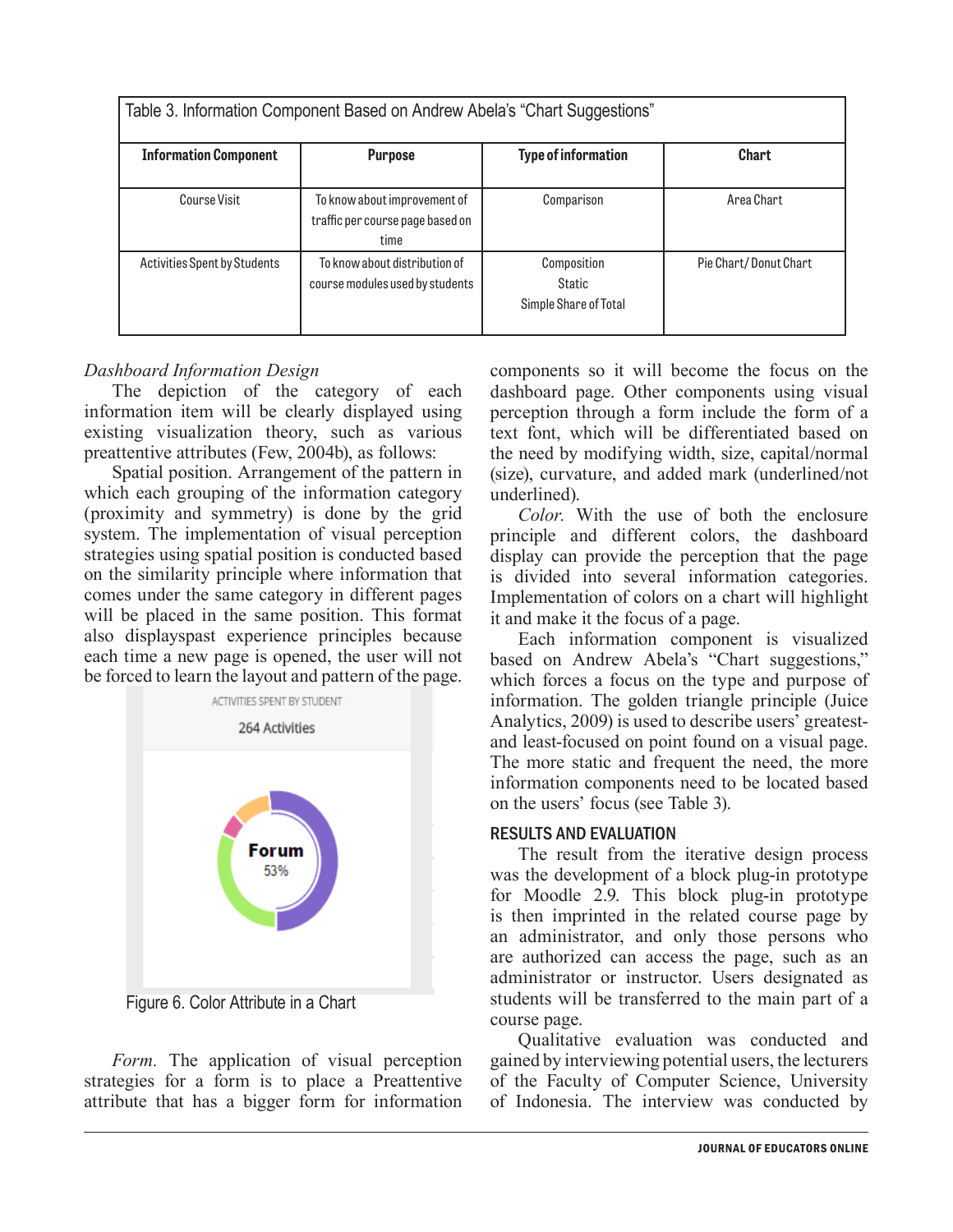| Table 4. Users' Opinions About the Prototype |                                                                                                                                                                                                                                                                                                                                                                                                           |  |  |  |  |  |
|----------------------------------------------|-----------------------------------------------------------------------------------------------------------------------------------------------------------------------------------------------------------------------------------------------------------------------------------------------------------------------------------------------------------------------------------------------------------|--|--|--|--|--|
| <b>User</b>                                  | <b>Result</b>                                                                                                                                                                                                                                                                                                                                                                                             |  |  |  |  |  |
| User1                                        | "I need notification of the newest activity displayed in the beginning, to make it easier to<br>find (1). Student activities also have been grouped on the student page (2). All information I<br>need is already displayed. Chart visualization based on timing helps me to draw conclusion<br>(3) because what I need is timing in general, not the exact time."                                        |  |  |  |  |  |
| User <sub>2</sub>                            | "This already helps, one need that is already fulfilled is how to identify student activities<br>per student (4), when they last time accessed the course, etc. I also can directly find a<br>discussion using its title (5). Prior to that, it has to go through a forum list which is too<br>heavy and cannot be searched. The search feature is quite helpful (6)."                                    |  |  |  |  |  |
| User 3                                       | "This really helps, I can observe my student activities by searching their name (7). The<br>visualization of activity course access (8) also helps me to identify how students respond to<br>the course. I feel supported by the existence of per day per week filter on chart (9)."                                                                                                                      |  |  |  |  |  |
| User 4                                       | "This already quite helps; I can see which forum is mostly accessed by students and who's<br>the most active student in the forum. (10)"                                                                                                                                                                                                                                                                  |  |  |  |  |  |
| User 5                                       | "Yes, it has already provided layers of information (11) because I don't need the whole<br>appearing in the beginning. As an example, I don't need information of a student who<br>doesn't submit if I already know that all students have already submitted. The information<br>becomes structured, not flat or parallel. Too much information will make confusion on how<br>to use it one by one (12)." |  |  |  |  |  |

focusing on two points, 1) how the prototype fulfills users' previous needs; and, 2) what can be improved about the prototype. Table 4 shows users' opinions about prototype usefulness.

Opinions from the user evaluation interviews vary, but they all nevertheless agree that this dashboard has fulfilled their needs. From these opinions, it appears that a primary objective of information architecture, "to help users to make information easier to find and understand," have been successful. Sentences (1), (2), (4), (5), (6),  $(7)$ ,  $(10)$ ,  $(11)$ , and  $(12)$  relate to the conclusion. Successful application of visualization principles can also be noticed based on sentences (3) and (8).

With regards to prototype improvement, users gave their opinions about problems that they faced when using the prototype. These problems have been categorized into three groups: problems of information architecture practice, problems of visualization practice, and problems of utility.

Each problem mentioned regarding information architecture practice is listed along with researcher revision recommendations based on a Heuristic of Information Architecture (Resmini & Rosati, 2011). Meanwhile, for problems on visualization practice, revision recommendations have been made based on visual perception theories from the Gestalt Principle. Examples of revisions made are a course overview page, an assignments summary page, and a discussion detail page.

On the Overview page, Course Visit category, respondents revealed filters in the chart area for the Timeline is difficult to use (3 of 5 respondents). Therefore, revisions was made for the labelling part under course visit. This was conducted to clarify that they are a button and filter that give the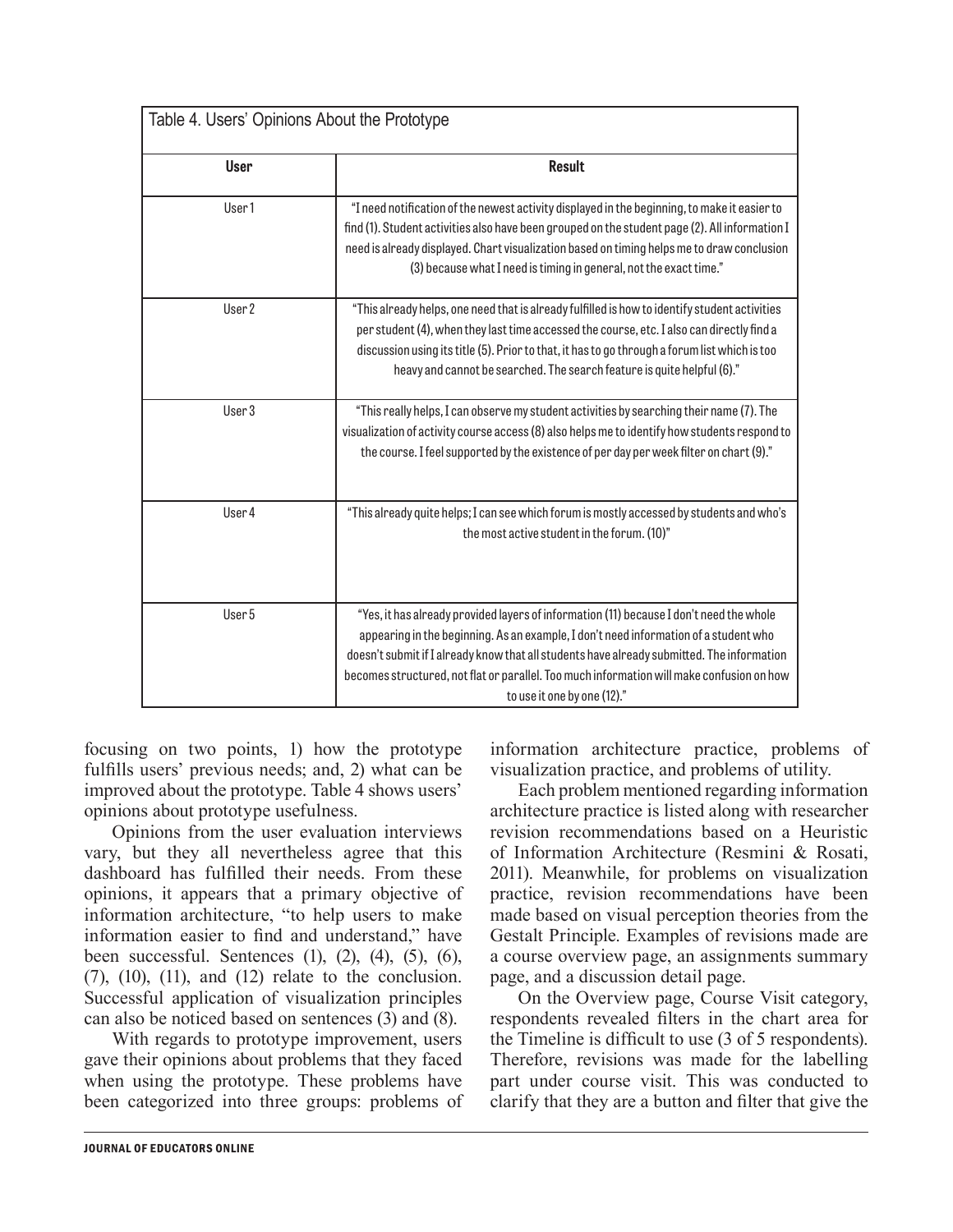

Figure 7. Course Overview Page Result

course visit graphic definition. Respondents also experience similar problem with Activities Spent by Students chart. Therefore, the donut chart on the category of Activities Spent by Students has had a prominent revision that included information based on the color chart section being implemented for easier user understanding. These revision recommendations have been made based on the Place-making, where label used to inform user about where they are, what they can do and reduce users disorientation (Resmini & Rosati, 2011).

On the Recent Activity category, Respondents complained about being unfamiliar and ambiguous keyword for the information title (3 of 5 respondents). These problems are categorized within the Labelling category in Information Architecture. Revision was made to the information label : Latest Module Participation, so that it gives a different perception set apart from Recent Forum Posts and Recent Submissions, thereby eliminating any ambiguous meaning. Recommendations

for these revisions have been made based on the Principle of Consistency, where the use of a label is applied according to the feedback of the user in order to streamline the use of information (Resmini & Rosati, 2011).

On Assignments Summary page, respondents revealed that comparison between number of submission will be confusing, as assignment's due date can also influence number of submissions (1 of 5 respondents). These problems are included in Information Architecture, the grouping category. Revisions on this page include adding due date information as a comparison parameter. Adding due date information also allows users to sort assignments based on the closing of the last slot. Revisions are made based on the Principle of Correlation—to group information that supports each other, to suggest relevant connections among pieces of information, to help users achieve their goal (Resmini & Rosati, 2011).

In the Discussion Detail page, there are some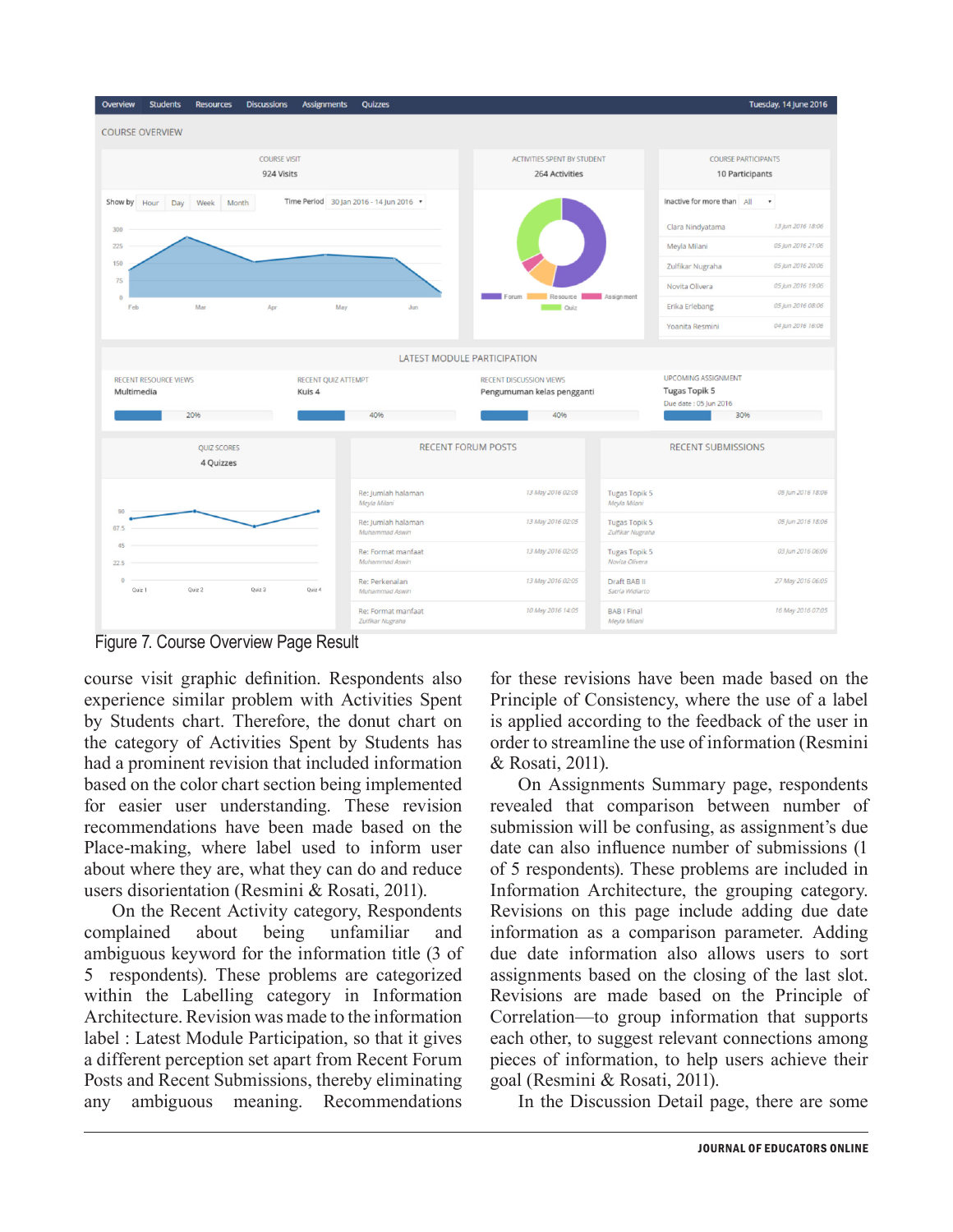|                  |                                        |                  |                    | )oard McCourses Mill Miscellaneous Mill TAGNP16 Mill Learning Dashboard Mill Assignments |                                           |                    |   |                         |               |                                    |          |                       |        |
|------------------|----------------------------------------|------------------|--------------------|------------------------------------------------------------------------------------------|-------------------------------------------|--------------------|---|-------------------------|---------------|------------------------------------|----------|-----------------------|--------|
| riew             | <b>Students</b>                        | <b>Resources</b> | <b>Discussions</b> | Assignments                                                                              | Quizzes                                   |                    |   |                         |               |                                    |          | Tuesday, 14 June 2016 |        |
|                  | <b>GNMENTS SUMMARY</b>                 |                  |                    |                                                                                          |                                           |                    |   |                         |               |                                    |          |                       |        |
|                  | <b>ITAL ASSIGNMENTS</b><br>Assignments |                  |                    |                                                                                          | <b>TOTAL SUBMISSIONS</b><br>37 Submisions |                    |   |                         | 7 Submissions | AVERAGE SUBMISSIONS PER ASSIGNMENT |          |                       |        |
|                  |                                        |                  |                    |                                                                                          |                                           | <b>ASSIGNMENTS</b> |   |                         |               |                                    |          |                       |        |
|                  | $W$ 10 $\neq$ entries                  |                  |                    |                                                                                          |                                           |                    |   |                         |               | Search:                            |          |                       |        |
| <b>Jame</b>      |                                        |                  | ۰                  | Create Date                                                                              | $\Box$                                    | Due Date           | o | <b>Total Submission</b> | $\Box$        | Unique Submission                  | $\Box$   | Score                 | $\Box$ |
| <b>BI</b> Final  |                                        |                  |                    | 04 May 2016                                                                              |                                           | 10 May 2016        |   | 9                       |               | 4                                  |          | $\mathbf 0$           |        |
| <b>BII FINAL</b> |                                        |                  |                    | 13 May 2016                                                                              |                                           | 19 May 2016        |   |                         |               | $\overline{2}$                     |          | $\circ$               |        |
| aft BAB I        |                                        |                  |                    | 04 May 2016                                                                              |                                           | 07 May 2016        |   | 5 <sub>1</sub>          |               | $\overline{2}$                     |          | $\circ$               |        |
| aft BAB II       |                                        |                  |                    | 13 May 2016                                                                              |                                           | 14 May 2016        |   |                         |               | $\overline{2}$                     |          | $\circ$               |        |
| gas Topik 5      |                                        |                  |                    | 30 May 2016                                                                              |                                           | 05 Jun 2016        |   | 9                       |               | 3                                  |          | $\circ$               |        |
|                  | wing 1 to 5 of 5 entries               |                  |                    |                                                                                          |                                           |                    |   |                         |               |                                    | Previous | $\overline{1}$        | Next   |

Figure 8. Assignments Summary Page Result

| Overview<br><b>Students</b>                                            | <b>Discussions</b><br><b>Resources</b>   | <b>Assignments</b><br><b>Quizzes</b> | Monday, 13 June 2016                                                                                            |
|------------------------------------------------------------------------|------------------------------------------|--------------------------------------|-----------------------------------------------------------------------------------------------------------------|
| DISCUSSIONS LIST<br>7 DISCUSSIONS                                      | DISCUSSION DETAIL<br><b>D</b> Perkenalan |                                      |                                                                                                                 |
| Pendahuluan : Jumlah halaman<br>Forum Partisipasi Kelas:<br>Perkenalan |                                          |                                      | PARTICIPANT ACTIVITIES IN THIS DISCUSSION<br>DISCUSSION ACTIVITIES<br>7 Posts, 16 Views<br>6 of 42 Participants |
| Forum Partisipasi Kelas:<br>Pertemuan Rutin                            | $20 -$                                   |                                      | Posted Not Posted<br>Viewed<br>Not Viewed                                                                       |
| Tujuan dan Manfaat Penelitian :<br>Format manfaat                      | 15                                       |                                      | Muhammad Aswin<br>Meyla Milani                                                                                  |
| Panduan Pemilihan Referensi :<br>Daftar Jumal Internasional            | 10                                       |                                      | Clara Nindyatama                                                                                                |
| Tinjauan Pustaka : Diskusi BAB II                                      | May                                      |                                      | Yoanita Resmini<br>Jun                                                                                          |
| Panduan Metodologi 1 : Renable                                         |                                          |                                      | Satria Widiarto                                                                                                 |
|                                                                        |                                          |                                      | Haryo Wirawan                                                                                                   |

Figure 9. Discussion Detail Page Result

changes, such as adding filters based on View and Not View in the category of Participant Activities in This Discussion. Respondents claim they need to know not only those who posted but also those who view discussion, as some of forum posts were only meant to be read. These revisions are included in the utility of information category.

#### **CONCLUSION**

Moodle 2.9.1 as an e-Learning platform has done a good job facilitating the learning data visualization dashboard. The user centered design approach used in this research helps the dashboard to adjust to user needs. It does so through features that can be improved after acquiring feedback from users. It also uses visualization principles, such as

Preattentive attribute and visual perception, to highlight the purpose of visual components in the dashboard. Information architecture is applied to organize information components in the dashboard system and to navigate between this information. These principles make it easier for the users to gain insights from data and choose the detailed information they require. Last but not least, the study also requires further iteration, for example evaluating dashboard through other constructs such as usability of the system and the effectiveness of the data structure design.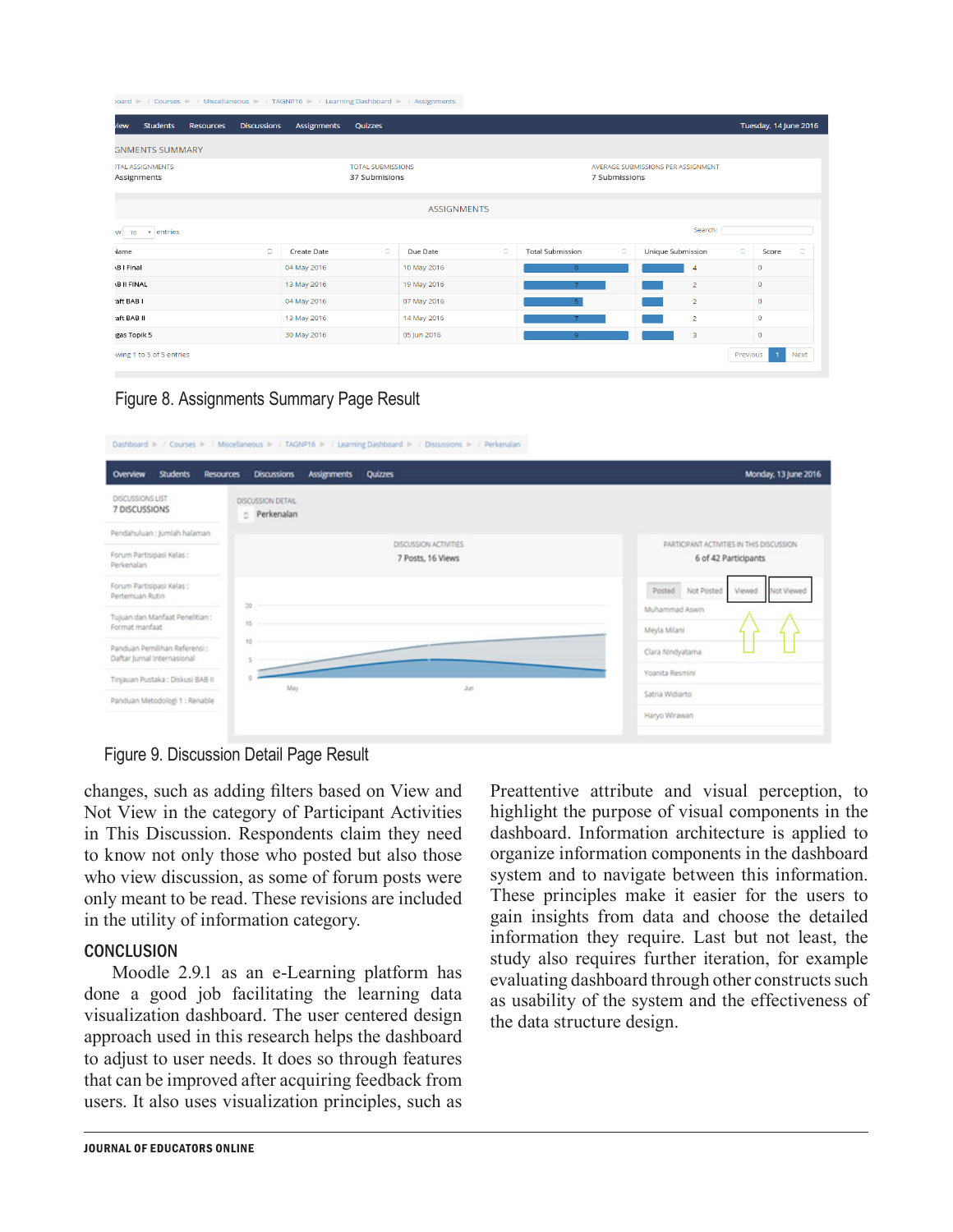# **REFERENCES**

Anderson, T. (2004). The theory and practice of online learning. Edmonton, CA: Au Press.

Campbell, J. P., & Oblinger, D. G. (2007). Academic analytics [White paper]. Washington, D.C.: EDUCAUSE. Retrieved from www.educause.edu/ir/library/pdf/PUB6101.pdf

Dietz-Uhler, B., & Hurn, J. E. (2013). Using learning analytics to predict (and improve) student success: A faculty perspective. Journal of Interactive Online Learning, 12(1), 17–26.

Dyckhoff, A. L., Zielke, D., Bültmann, M., Chatti, M. A., & Ulrik. (2012). Design and implementation of a learning analytics toolkit for teachers. Educational Technology & Society, 15(3), 58–76.

Einhardt, L., Tavares, T. A., & Cechinel, C. (2016). Moodle analytics dashboard: A learning analytics tool to visualize users' interactions in Moodle. 2016 XI Latin American Conference on Learning Objects and Technology (LACLO). IEEE Publications Database. doi:10.1109/LACLO.2016.7751805

- Few, S. (2004a). Dashboard confusion. Perceptual Edge. Retrieved from http://www.perceptualedge.com/articles/ie/dashboard\_ confusion.pdf
- Few, S. (2004b). Tapping the power of visual perception. Perceptual Edge. Retrieved from https://www.perceptualedge. com/articles/ie/visual\_perception.pdf
- Hannafin, M. J., & Hannafin, K. M. (2008). Cognition and studentcentered, web-based learning: Issues and implications for research and theory. In Spector J., Ifenthaler D., Isaias P., Kinshuk, Sampson D. (Eds.), Learning and instruction in the Digital Age (pp. 11–23). Boston, MA: Springer. doi:10.1007/978-1-4419-1551-1\_2
- Hasibuan, Z. A., & Santoso, H. B. (2005). The use of e-Learning towards new learning paradigm: Case study student centered e-Learning environment at the Faculty of Computer Science-University of Indonesia. In P. Goodyear et al. (Eds.), Fifth IEEE International Conference on Advanced Learning Technologies (pp. 1026–1031). Los Alamitos, CA: IEEE Computer Society. doi:10.1109/ICALT.2005.279
- Hu, X., Hou, X., Lei, C.-U., Yang, C., & Ng, J. (2017). An outcome-based dashboard for Moodle and Open edX. Proceedings of the Seventh International Learning Analytics & Knowledge Conference (pp. 604–605). New York, NY: ACM. doi:10.1145/3027385.3029483
- Hughes, J., King, V., Rodden, T., & Andersen, H. (1995). The role of ethnography in an interactive systems design. Interactions, 2(2), 56–65. doi:10.1145/205350.205358
- Juice Analytics. (2009). A guide to creating dashboards people love to use: Translating delicious data into a beautiful design

version 2.0. Nashville, TN: Juice Inc. Retrieved from http:// www.juiceanalytics.com/white-papers-guides-and-more/

- Macfadyen, D., & Dawson, S. (2010). Mining LMS data to develop an "early warning system" for educators: A proof of concept. Journal Computers & Education, 54(2), 588–599. doi:10.1016/j.compedu.2009.09.008
- Manso-Vázquez, M., Caeiro-Rodríguez, M., & Llamas-Nistal, M. (2016). Tracking and visualizing time management for Self-Regulated Learners. In 2016 IEEE Frontiers in Education Conference (FIE) (pp. 1–5). Los Alamitos, CA: IEEE Computer Society. doi:10.1109/FIE.2016.7757411

Mazza, R., & Botturi, L. (2007). Monitoring an online course with the GISMO tool: A case study. Journal of Interactive Learning Research, 18(2), 251–265.

Mazza, R., & Dimitrova, V. (2007). CourseVis: A graphical student monitoring tool for supporting instructors in Web-based distance courses. International Journal Human-Computer Studies, 65(2), 125–139. doi:10.1016/j.ijhcs.2006.08.008

- McKnight, K., O'Malley, K., Ruzic, R., Horsley, M. K., Franey, J. J., & Bassett, K. (2016). Teaching in a digital age: How educators use technology to improve student learning. Journal of Research on Technology in Education, 48(3), 194–211. doi:10. 1080/15391523.2016.1175856.
- Moodle. (2014). Logs Moodle docs. Perth, Australia: Moodle Pty Ltd. Retrieved from https://docs.moodle.org/29/en/Logs
- Online Learning Consortium (2017) 2016 annual report: A year of acceleration & growth in online learning. Newburyport, MA: Online Learning Consortium. Retrieved from https://urldefense.proofpoint.com/v2/url?u=https-3A\_\_onlinelearningconsortium.org\_about\_2016-2Dannual-2Dreport\_&d=DwIDaQ&c=h8tWSEopLyY-jufMqa6tqNiQLH-Hu55HVFAFe4cURDM&r=g72pgne0VAR6BjDMa9JMS N9Rg9KAnyVHzUAjDBevfdA&m=tsQ6NnJ6hy0ClmPeC 1ev7PwjfqzvQw0126Vpq2H0c3c&s=dJ\_na6szCtN29R-ZT92tnAzM0eRfCYR\_niABPdsyzYM&e

Resmini, A., & Rosati, L. (2011). Heuristics for a Pervasive Information Architecture. In Pervasive Information Architecture: Designing Cross-Channel User Experiences (pp. 39–62). Retrieved from http://pervasiveia.com/wp/wpcontent/uploads/2011/04/chapter3-heuristics.pdf

Rogers, Sharp, & Preece. (2002). Interaction design: Beyond human-computer interaction. New York, NY: John Wiley & Sons, Inc.

- Rosenfeld, L., Morville, P., & Arango, J. (2015). Information architecture: For the Web and beyond (4th ed.). Sebastopol, CA: O'Reilly Media.
- Santoso, H. B., Schrepp, M., Isal, R. Y. K., Utomo, A. Y., & Priyogi, B. (2016). Measuring user experience of the student-centered